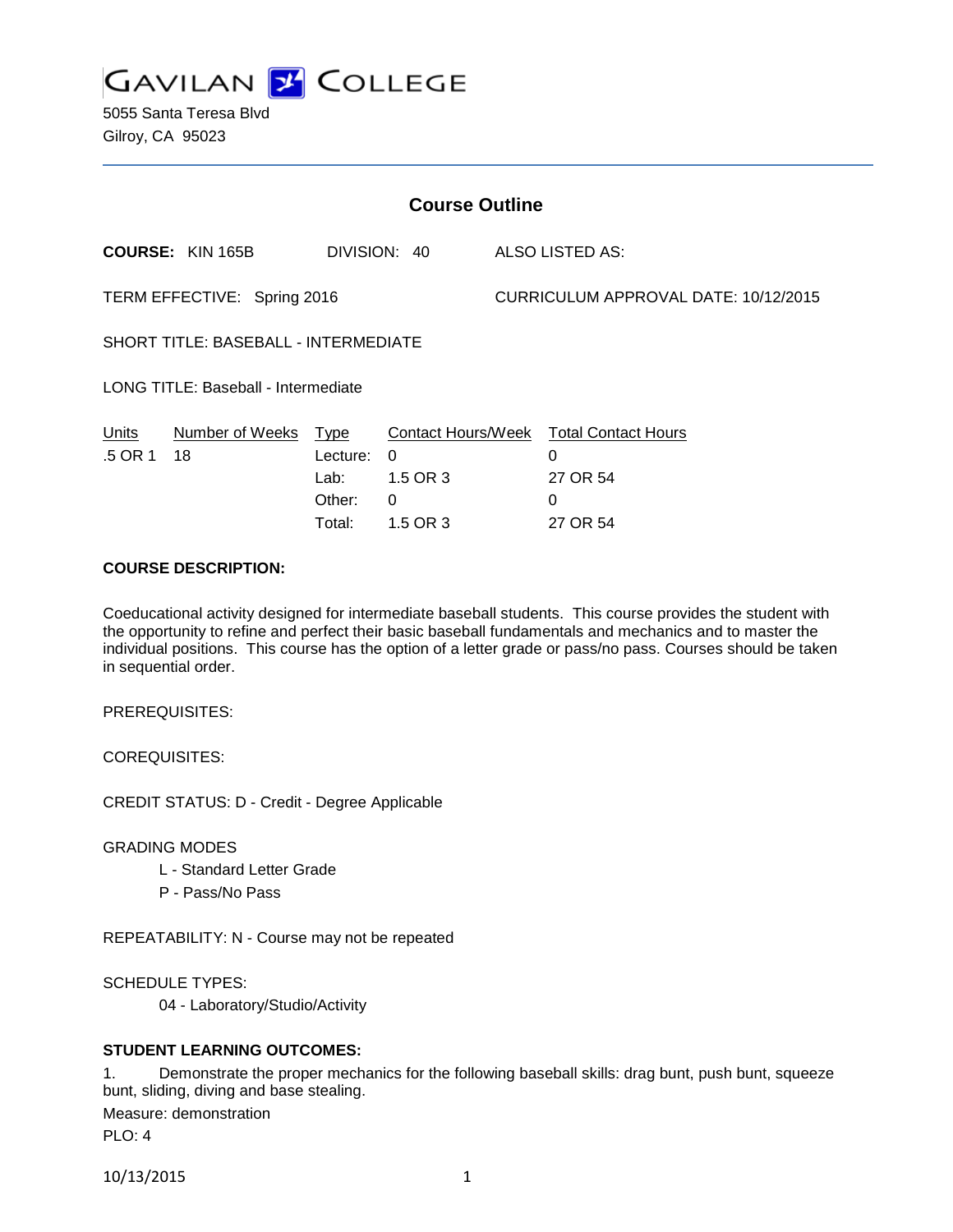ILO: 7,2 GE-LO: E1 Anticipated Year of Assessment: 2015-16

2. Describe and demonstrate the skills required for infielders, outfielders, pitchers and catchers. Measure: oral quiz, written exam, demonstration

PLO: 4,7 ILO: 7,2,1,4 GE-LO: E1,A1,A2 Anticipated Year of Assessment: 2015-16

3. Explain and demonstrate how to keep a baseball score book.

Measure: written exam, performance PLO: 7 ILO: 2,7,1 GE-LO: A1,A2 Anticipated Year of Assessment: 2015-16

# PROGRAM LEARNING OUTCOMES:

After completing the Kinesiology major a student will be able to:

1. List and describe five career options available in the field of kinesiology.

2. Describe and critically analyze the role of physical activity and its impact on health, society and quality of life.

3. Discuss the history and broad content within the discipline of kinesiology and develop skills to enable the synthesis of concepts across disciplines.

4. Identify critical elements of motor skill performance, combine motor skills into appropriate sequences for the purpose of improving skill learning, and demonstrate competent motor skill performance in a variety of physical activities.

5. Identify the skeletal and muscular structures of the human body.

6. Utilize measurement concepts (qualitative and quantitative) to assess student/client performance and program effectiveness.

7. Describe and demonstrate effective verbal and nonverbal communication skills.

# **CONTENT, STUDENT PERFORMANCE OBJECTIVES, OUT-OF-CLASS ASSIGNMENTS**

Curriculum Approval Date: 10/12/2015

3 - 6 Hours

Content: Discuss course syllabus, grading and class procedures. Review throwing and catching. Presentation on throwing/catching skills specific to various positions. Review hitting, including the basic bunt. Introduce the mechanics for the drag, push and squeeze bunts and discuss the situations where each type of bunt might be used.

Student Performance Objectives (SPO): Discuss the throwing/catching skills required for the different positions. Demonstrate the drag, push and squeeze bunts. Explain when/why each type of bunt would be used.

Out-of-Class Assignments:

# 6 - 12 Hours

Content: Review the drag, push and squeeze bunts. Review the mechanics for fielding a baseball. Presentation on each of the positions - infielders, outfielders, catchers and pitchers. Explain the relationship necessary between the catcher and pitcher. Discuss specific cardio, endurance and agility training required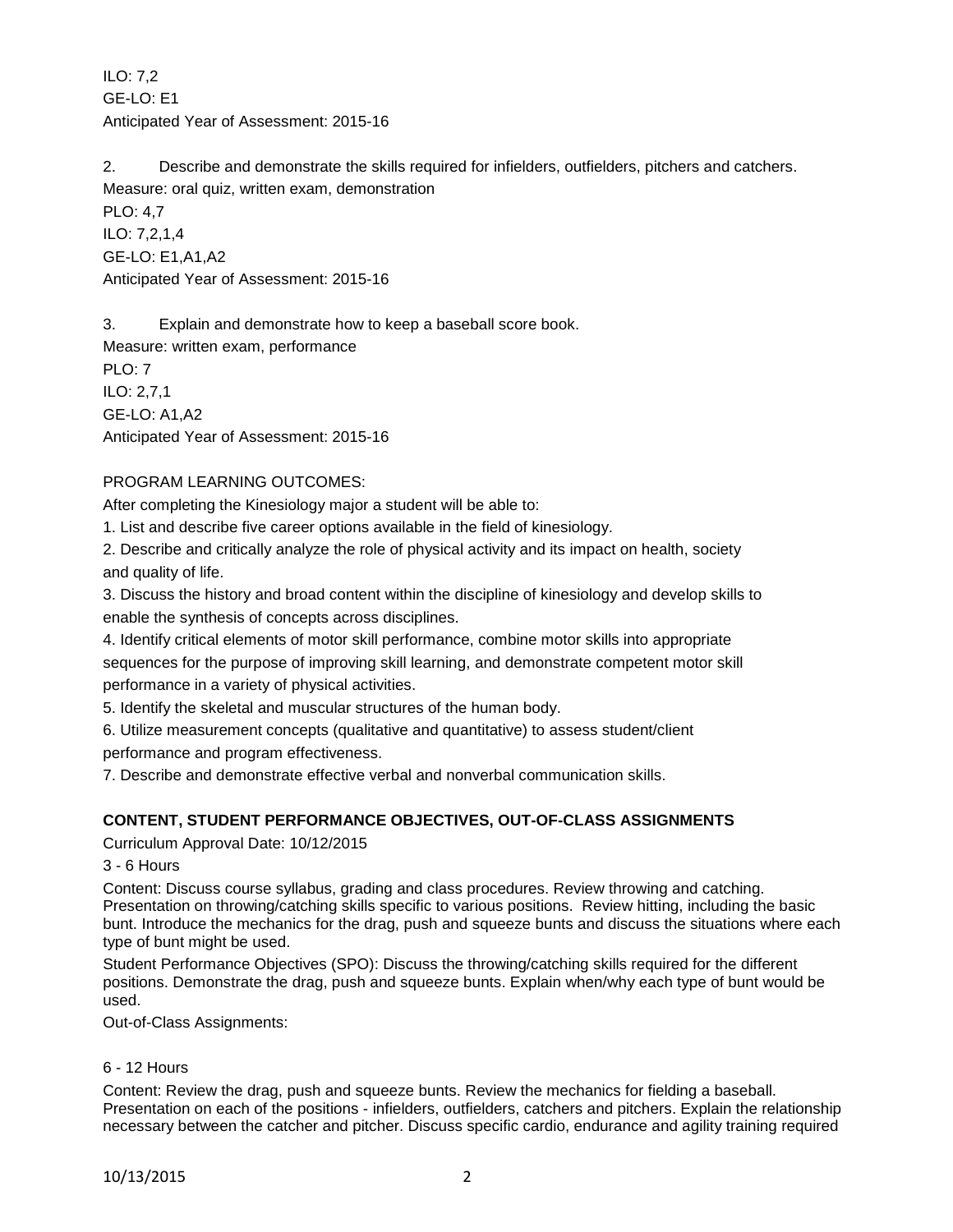for each position. For example: pitchers and catchers should be doing plyometric training and endurance training while infielders/outfielders should be doing agility and speed training.

Student Performance Objectives (SPO): Explain the responsibilities of each of the positions and name the types of conditioning required for each position. Participate in class activities.

Out-of-Class Assignments:

### 3 - 6 Hours

Content: Introduce scorekeeping and how to keep the score book. Review basic base running and explain and demonstrate: base stealing techniques, routes around bases, primary leads and secondary leads. Introduce the mechanics for sliding and diving into a base. Continue working on all baseball skills in a variety of drill and game-like activities. Practice developing the skills required for each position.

Student Performance Objectives (SPO): Practice marking a score book. Demonstrate the correct techniques for sliding and diving. Explain the difference between a primary lead and a secondary lead. Discuss the techniques required to steal a base. Participate in class activities.

Out-of-Class Assignments:

### 3 - 6 Hours

Content: Review how to keep a score book. Review base stealing, sliding and diving. Continue to practice all baseball skills - catching, throwing, fielding, hitting, base running, sliding and diving - in a variety of drill and game-like activities.

Student Performance Objectives (SPO): Apply all the baseball skills learned to date in a variety of drill and game-like activities. Participate in class.

Out-of-Class Assignments:

#### 6 - 12 Hours

Content: Continue to review each of the positions and explain the defensive positioning for each. Introduce pitcher fielding drills, including how to position for fielding comebackers, bunts and turning double plays. Presentation on relays from the outfield to the infield. Incorporate all skills and the correct mechanics for each into game-like situations.

Student Performance Objectives (SPO): Discuss the defensive positioning for each player, depending on the situation. Explain and perform pitcher fielding drills, including the techniques for comebackers, bunts and turning double plays. Utilize the correct mechanics for each of the baseball skills performed.

Out-of-Class Assignments:

4.5 - 9 Hours Content: Review defensive positioning, including the pitchers responsibilities. Continue to work on skill building by incorporating a variety of activities which allow the students to practice all skills learned. Skill testing.

Student Performance Objectives (SPO): Practice the correct techniques when performing all skills in drill and game-like activities. Participate in class activities, including skill testing.

# **METHODS OF INSTRUCTION:**

guided practice, demonstration, discussion, peer teaching

# **METHODS OF EVALUATION:**

Category 1 - The types of writing assignments required: Percent range of total grade: % to %

If this is a degree applicable course, but substantial writing assignments are NOT appropriate, indicate reason

Course primarily involves skill demonstration or problem solving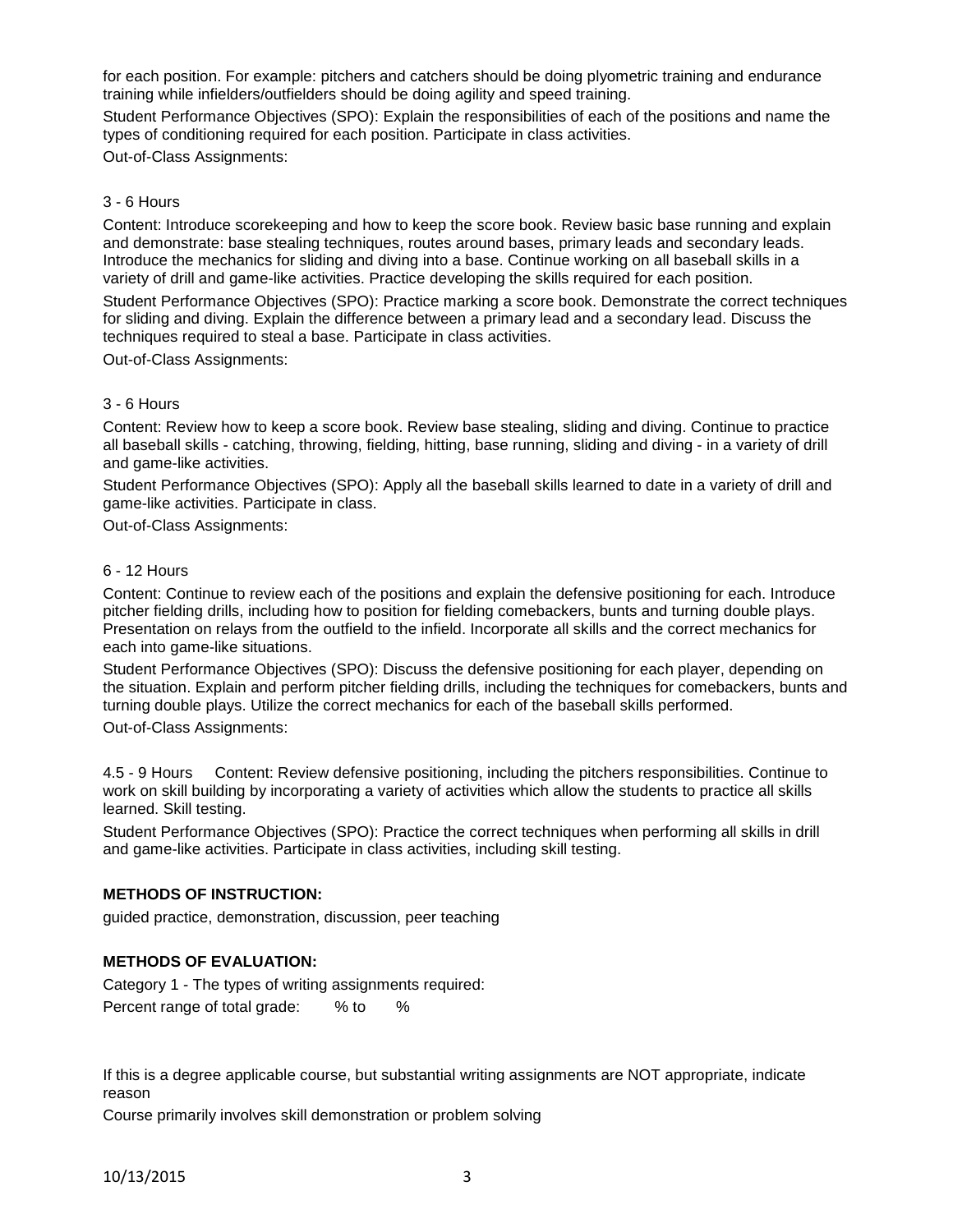Category 2 - The problem-solving assignments required: Percent range of total grade: % to %

Category 3 - The types of skill demonstrations required: Percent range of total grade: 35 % to 60 % Performance Exams

Category 4 - The types of objective examinations used in the course: Percent range of total grade: 10 % to 20 % Multiple Choice True/False Matching Items **Completion** Other: short answer

Category 5 - Any other methods of evaluation:

### **REPRESENTATIVE TEXTBOOKS:**

No textbook required.

### **ARTICULATION and CERTIFICATE INFORMATION**

Associate Degree: CSU GE: IGETC: CSU TRANSFER: Transferable CSU, effective 201630 UC TRANSFER: Not Transferable

# **SUPPLEMENTAL DATA:**

Basic Skills: N Classification: Y Noncredit Category: Y Cooperative Education: Program Status: 1 Program Applicable Special Class Status: N CAN: CAN Sequence: CSU Crosswalk Course Department: KIN CSU Crosswalk Course Number: 165B Prior to College Level: Y Non Credit Enhanced Funding: N Funding Agency Code: Y In-Service: N Occupational Course: E Maximum Hours: 1

10/13/2015 4